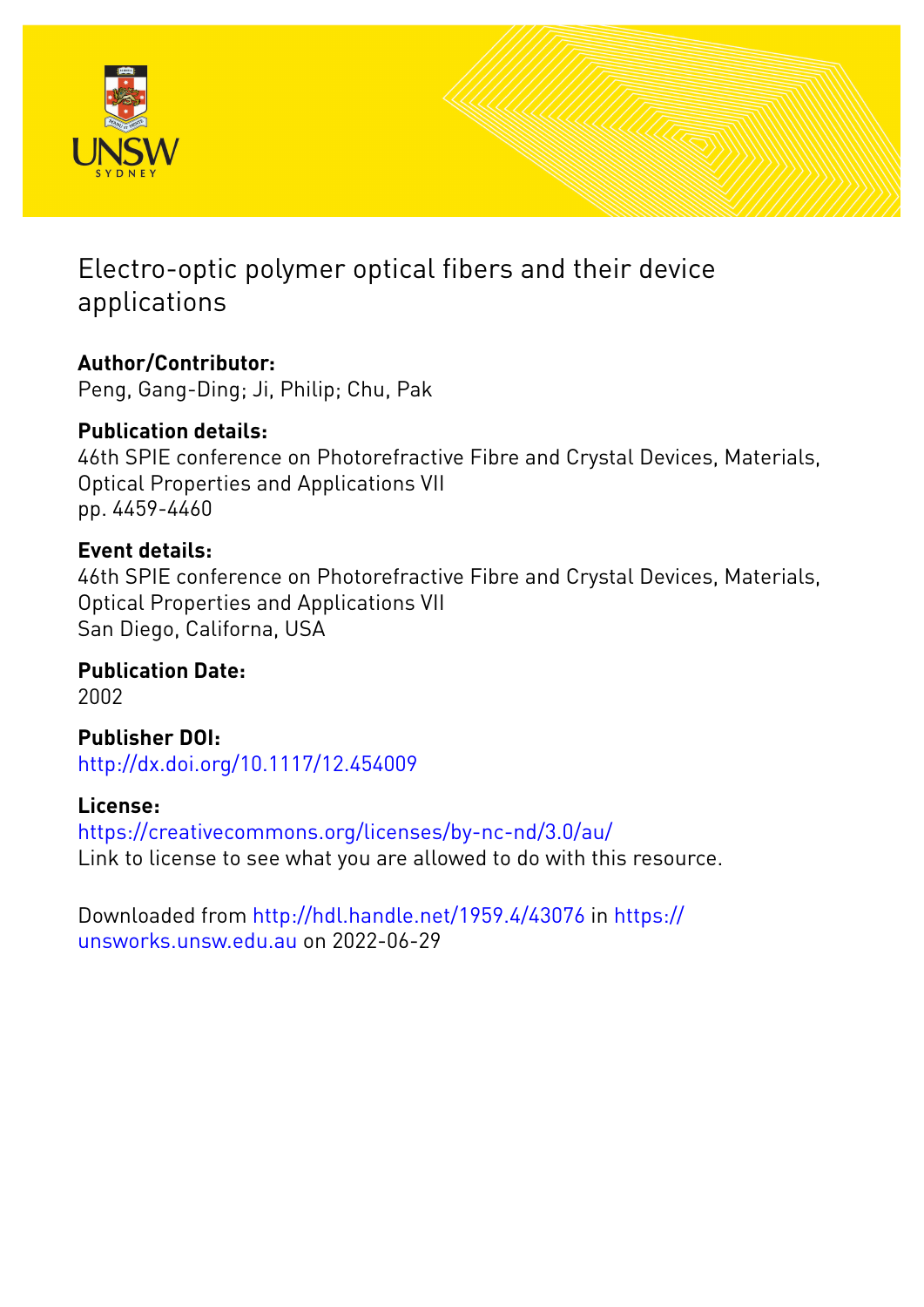Invited Paper

## **Electro-Optic Polymer Optical Fibres and Their Device Applications**

G. D.  $Peng<sup>1</sup>$ , P. Ji and P. L. Chu $*$ 

Photonics and Optical Communications Group, School of Electrical Engineering & Telecommunications The University of New South Wales, Sydney 2052, Australia

> \* now at the Optoelectronic Research Centre City University of Hong Kong, Tat Chee Avenue, Kowloon, Hong Kong

#### **ABSTRACT**

This paper will report recent developments in electro-optic polymer optical fibres. We discuss mainly the experimental work done by the Photonics and Optical Communications Group in the University of New South Wales. The relevant issues regarding material processing, design and fabrication of electric-optic polymer fibres and devices will be addressed. In particular, electro-optical polymer fibres that incorporating various electrooptic organic materials, including the well-known disperse red 1, the synthetically attached DR1 side chain monomers, optical liquid crystals, etc, have been fabricated and investigated.

*Key words*: Polymer optical fibre, electro-optic effect, fibre device

#### **INTRODUCTION**

With the rapid development of fibre communication networks, the trend is that electronic components are being replaced by their optical counterparts, and furthermore, the old photonic components give way to the new ones. For example, the existing optical fibre network technology mixes a number of different network protocols (ATM, SDH, SONET, etc.) and it requires the entire capacity of an optical fibre electronically processed at each node in the network [1]. Now it is clear that electronic processing poses a bottle-neck for future expansion of network functions [2]. To avoid this problem, future optical networks will be based on a new physical layer that uses direct optical connections (optical routing) [3]. The novel photonic network technologies under development, eg. Internet Protocol (IP)-over-photonic systems, would be much more cost-effective or bandwidth-efficient by bypassing unnecessary electronic processing at nodes. However, these networks will require various photonic switches (routers) to replace electronic routers to perform configurable optical path cross connection (OPXC) [4].

It has long been recognised that EO waveguide or fibre devices, as fundamental building blocks of photonic switches, modulators or routers, would play an important role in photonic networks [5-7]. Substantial efforts

Photorefractive Fiber and Crystal Devices: Materials, Optical Properties,

 $\overline{a}$ 

Hans J. Coufal, Editors, Proceedings of SPIE Vol. 4459 (2002) © 2002 SPIE · 0277-786X/02/\$15.00

<sup>&</sup>lt;sup>1</sup> Email: C.Peng@UNSW.edu.au; Phone:61-293854014; Fax: 61-2-93855993; http://www.unsw.edu; The University of New South Wales, Kensington, Sydney 2052, Australia

and Applications VII, and Optical Data Storage, Shizhuo Yin, Francis T. S. Yu,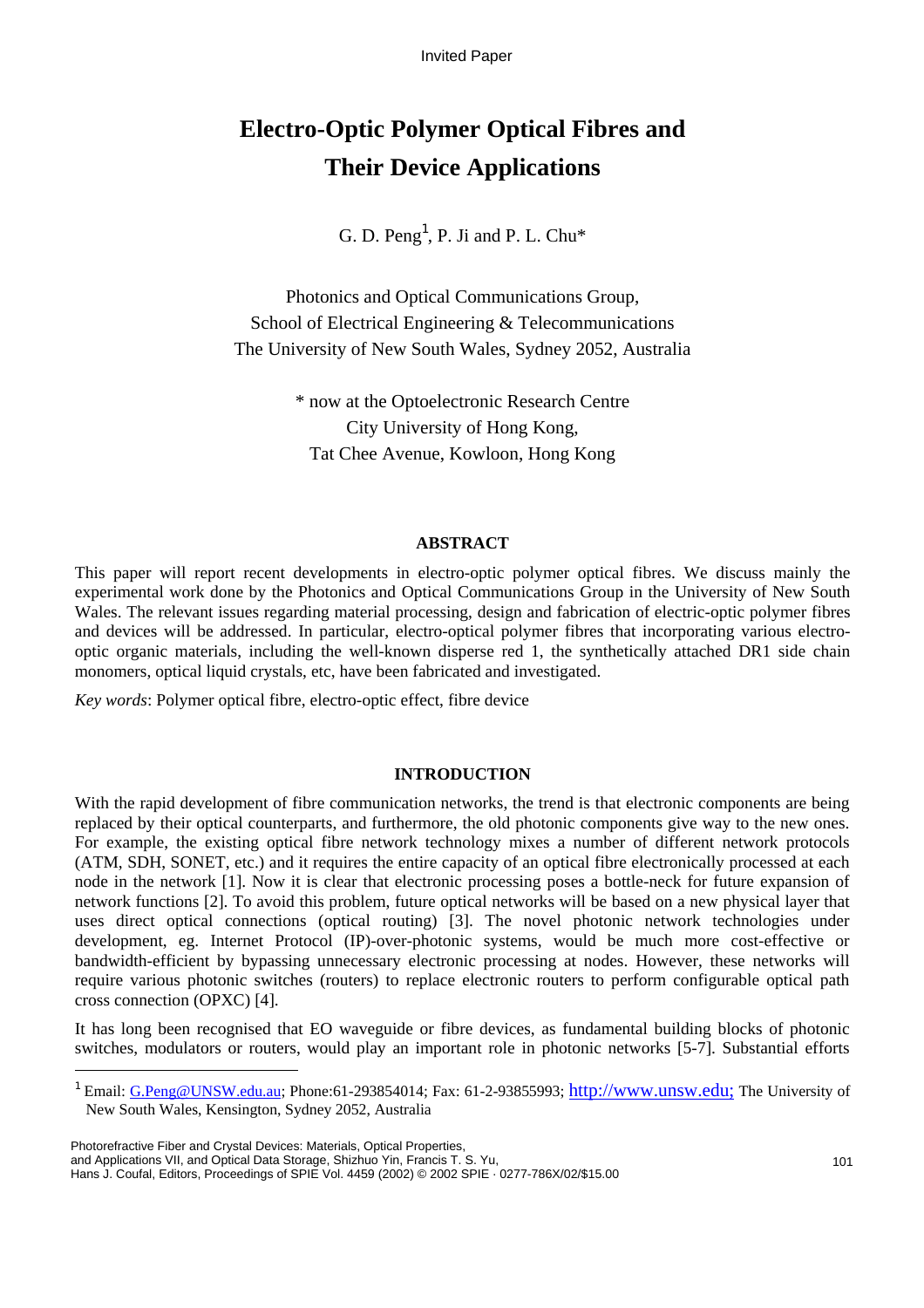have been made on the inorganic (glass/crystal) EO waveguide devices and this has been very successful in achieving optical modulators at very high speeds close to material limits. Various waveguide-type EO devices have now been widely used in current optical networks.

Work on EO devices based silica optical fibres, however, has so far achieved limited success [8]. Since the conventional material of optical fibre, viz. fused silica, is amorphous with a macroscopic inversion symmetry, its second-order nonlinearity  $\chi^{(2)}$  is close to zero. The effect could be improved only when a certain poling process is applied. The study of the second-order nonlinear effect in silica fibre has been started since early 1990s [6]. Electric field poling has been found useful to introduce  $\chi^{(2)}$  to silica fibre. The EO coefficient between 0.1pm/V and 1pm/V in silica fibre has been demonstrated [9,10].

The search for new materials for better EO waveguide and fibre devices is getting more momentum because of the push for higher and higher network speed. In recent years, research interest has been shifted toward EO waveguide and fibre devices based functional polymers. It has been demonstrated that EO organics have a much higher EO coefficient and faster response than traditional inorganic crystals [11]. Moreover, EO polymers could offer unique and superior characteristics in the design and fabrication of even higher speed devices. Their low dielectric constants allow low capacitance for lumped circuit configuration and provide a nearly ideal velocity matching between optical waves and microwaves for broadband travelling wave structures. It has been demonstrated that polymer EO devices can have modulation bandwidth of 100GHz or more, much higher than that achievable from inorganic EO devices [12].

The recent development of single-mode POFs has also provided new opportunity for fibre NLO devices [13-16]. In terms of material compatibility, many highly nonlinear organics may be easily and uniformly incorporated into the polymer matrices. This makes it possible to produce highly EO active POFs. While devices in waveguide form are suitable for system integration, those in fibre form have the advantage of possible greater length (several meters for fibre devices compared with several centimetres for waveguide devices) to accumulate sufficiently large effects of interest. Furthermore, they are more compatible with silica fibres in other parts of the system. Hence there are considerable interests in R  $\&$  D of polymer EO fibres or fibre-optic devices [17-20].

Since that appropriate alignment of functional organic molecules in polymer matrices is crucial in achieving desirable electro-optic effects, we systematically studied two relevant processes: mechanical stretching during fibre drawing and electrical poling. The effects related to fibre drawing were investigated by monitoring the transverse birefringence. Experimental results show that the birefringence increases with drawing speed and that it arises from relevant contributing factors: molecular alignment, residual thermal stress and quenching effect. The effects related to poling were investigated using a simple yet accurate measurement system. Optimal conditions that produce the best electro-optic effect have been examined. We will also discuss some key issues that need to be addressed in future research and development.

#### **MATERIAL ISSUE**

Various types of nonlinear optic (NLO,  $\chi^{(2)}$  or EO in this context) organic chromophores may be doped into POF [18-20]. An EO chromophore molecule is asymmetric with a large molecular hyperpolarisability β and manifests itself molecular electric dipole. When they are doped into a certain polymer matrix, they are randomly oriented. However, when the chromophores are aligned (at least partially) along a certain direction, the polymer will exhibit the  $2<sup>nd</sup>$  order nonlinear optical effect.

The chromophores used in our experiments include DR1 (the commonly used dye for  $2<sup>nd</sup>$  order nonlinear applications), DR19, CANS (from Los Alamos National Laboratory), MTPV (from Australian National University), NSPP (from Los Alamos National Laboratory), dimethyl (1S,9S)-5-cyanosemicorrin-1,9 dicarboxylate (DCD, a type of chiral material) and 4-cyano-4'-(2-hydroxyethyloxy)-azobenzene (CHAB, a type of azobenzene compounds, courtesy of University of Science and Technology, China). We also tested on side chain polymers, in which one end of DR1 molecule is chemically attached to the PMMA backbone by free radical copolymerisation (courtesy of IBM Almaden Research Centre). The molecular structures of some dyes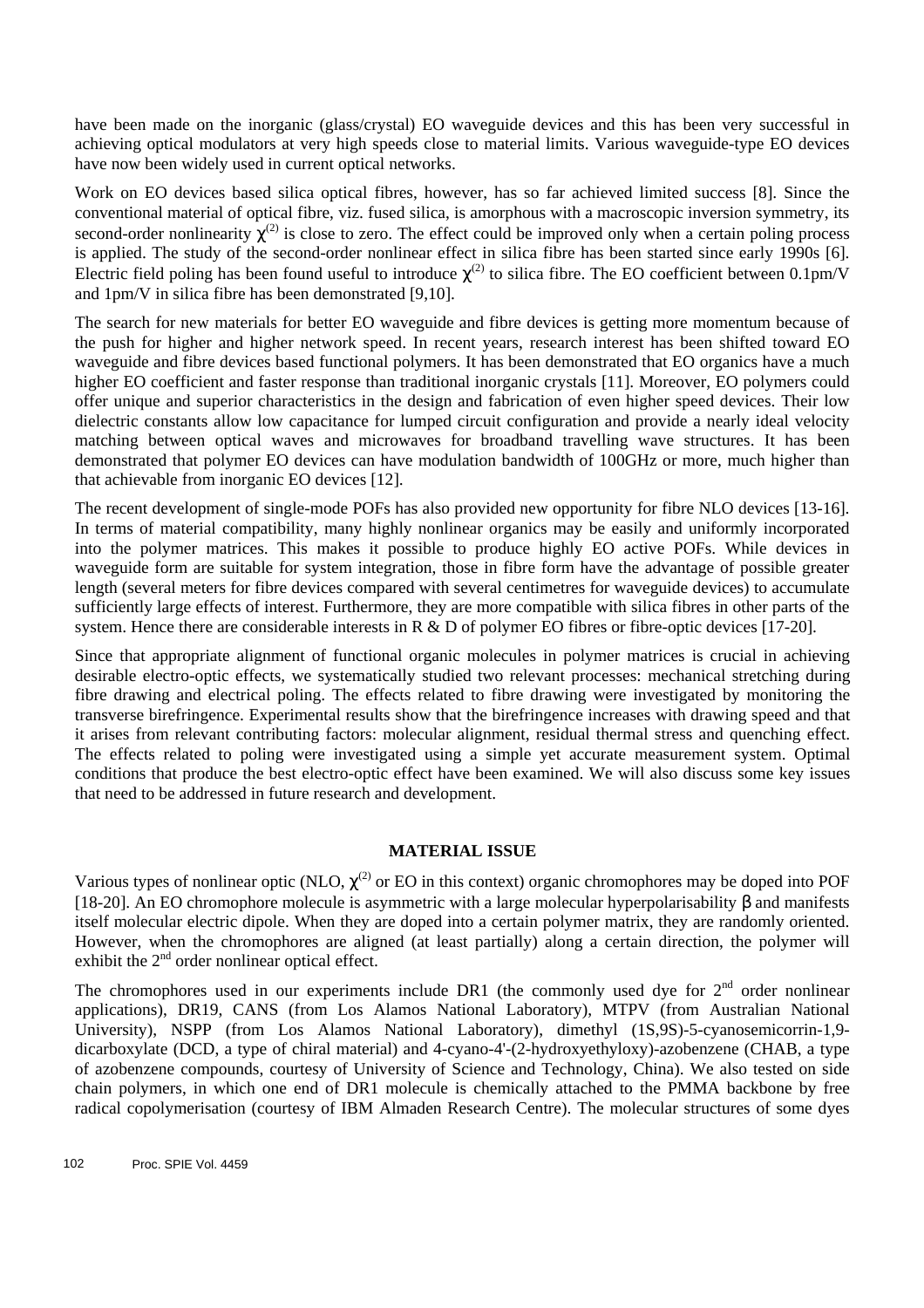listed above are shown in Fig.1. The concentration of the dopants used in POF is usually smaller than that used in optical waveguide structure, because the length of fibre to be used can be much longer that of waveguide.

Glass transition temperature,  $T_g$  of an EO polymer is a very important material parameter. It affects the EO effect of the material in various ways. The most important factor is its relevance to the poling conditions such poling temperature. Typically, the poling conditions and temperature must be determined related to Tg. In our experiment, we have investigated the poling efficiency vs. the poling temperature. Another important factor is its relevance to operation temperature, thermal stability or long term stability. Typically, the higher the  $T_g$ , the higher operation temperature or the better long stability. The reason behind this is the relaxation behaviour of the EO effect in a poled material that is essentially determined by the difference between  $T<sub>g</sub>$  and the operation or environment temperature.

Below are the  $T_g$  values of some of the PMMA-based polymer samples (some with EO dopants) used in our experiment measured using the DSC method:

| <b>Polymer Material with Different EO Dopant</b> | $T_g$ ( $\rm ^oC$ , measured) |
|--------------------------------------------------|-------------------------------|
| PMMA (without dopant)                            | 101-106                       |
| Poly(DR1-MMA) (PMMA with DR1 side chain, 24% wt) | 131                           |
| PMMA doped with Poly(DR1-MMA) (4% wt)            | 81                            |
| PMMA doped with DCD (5.3% wt)                    | 109                           |
| PMMA doped with azobenzene compound (800ppm)     | 69                            |
| PMMA doped with azobenzene compound (1000ppm)    | 84                            |

#### **POLING EXPERIMENT**

The NLO chromophores as dopants are aligned randomly in polymer matrix. Therefore these doped polymer do not present the desirable EO effects in normal circumstances. To achieve EO effect in the polymer, a certain alignment of the doped EO molecules must be introduced. Direct electric field poling is the conventional method for this purpose.

For EO polymer with planar waveguide structure, corona poling and other modified poling techniques are used to achieve high electric field across the polymer thin film [21-25]. However these techniques cannot be easily applied on fibre because of the fairly different geometry. Therefore the conventional direct electric poling is used in our experiment.

The experimental setup for poling POF and its preform is shown on Fig.2.

The sample shown is a 2 to 3 mm thick slice cut from a twin core POF preform. The 2 cores are in parallel to each other and parallel to the top and bottom surfaces of the slice. Two electrodes (flat surface metal pieces) connected to a high voltage source are placed across the preform slice. The preform slice and electrodes are put in an oil bath to allow temperature control. The transformer oil also helps to reduce the electric breakdown voltage since oil has better electric insulation than air. The dc voltage source provides output up to 50 kV. The current flow in the circuit is constantly monitored through the micro-ammeter. A 30 k $\Omega$  resistor is connected in series in the circuit to avoid damage to the circuit in case there is the electric breakdown in the poling sample.

Before the high voltage is applied, the oil bath is heated up to the required temperature. The temperature is maintained at this level, the voltage source is turned on, the voltage across the sample preform slice is raised gradually to the maximum level. Both the high temperature and the high voltage are kept for a period of time to allow the realignment of the doping molecules. Then the temperature of the oil is lowed down to the room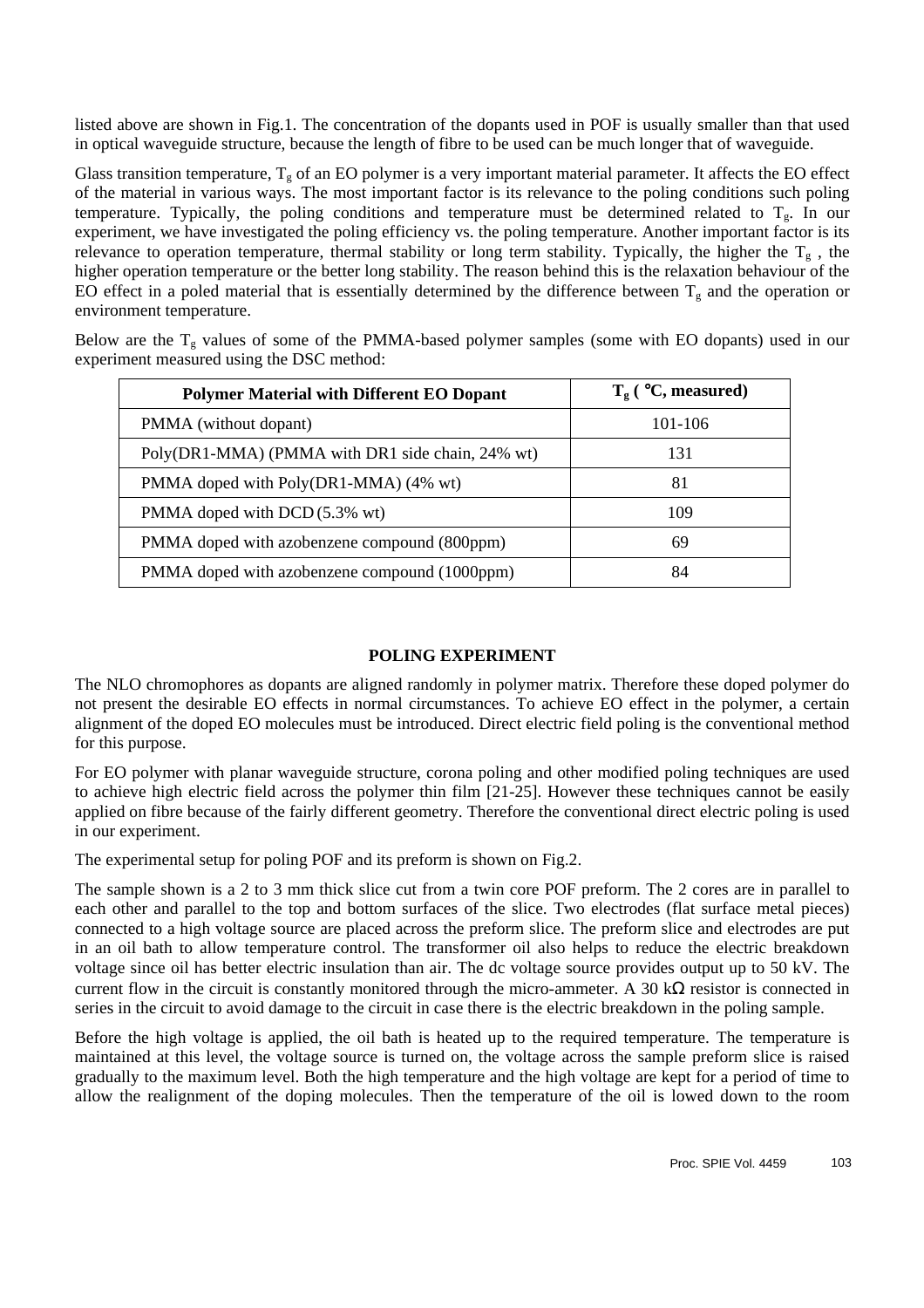temperature while the high voltage is maintained. This ensures that the alignment of the doping molecules is frozen in situ. Then the voltage source is turned off gradually. Fig.3 shows the poling schemes for the applied voltage and sample temperature.

A few factors that will determine the magnitude of the nonlinearity induced by poling are: poling field strength (which depends on the DC voltage applied and the distance between poling electrodes), poling temperature, poling time and the concentration of dopant.

We have developed a few designs of EO POFs, as shown in Fig.4(a) and Fig.4(b). Fig.4(a) is a slab twin-core EO POF and Fig.4(b) an H-shaped twin-core POF. The flat surfaces of the slab POF and the grooves of the Hshaped POF allow electrodes be made easily. Since electrodes are needed for the functioning of an optical modulator or sensor, the poling electrodes can be incorporate with the sensing electrodes. Besides the advantage of reducing the design of separate poling and sensing electrodes, it has another important advantage -- it allows the poling to be done after fibre drawing. If the poling is done on the preform, when the poled preform (which has then possessed EO effects) is then drawn into fibre, the high temperature required for the fibre drawing (usually above 250°C) will affect the pre-alignment of the doped molecules obtained by poling. But if the poling is done after fibre drawing process, the alignment will maintain.

In order to decrease the distance between the electrodes (so that higher electrode field strength can be achieved at same voltage source), the POF preform is cut into a H shape  $(Fig.4(c))$ , with a rectangular groove at each side. The grooves will ensure that the distance between electrodes is small across the doped fibre core, while other uncut section still maintain relatively large distance, which behaves as an insulating layer to avoid electrode breakdown at low voltage. The grooves also help in holding the electrodes applied (either in solid form or using conductive epoxy). The preform is then polished and cleaned.

The H-shape POF preform is then drawn into fibre. The drawing condition is similar to other polymer fibre. The H-shape cross-section is maintained at the drawn POF. Due to the different POF preform and different drawing speed and condition each time, the drawn H-shape POF has different cross-section. Typically the distance between the bottom of 2 grooves is about 100 to 150 µm, the depth of grooves is 80 to 100 µm and the width of grooves is 120 to 180  $\mu$ m. The diameters of both cores are about 50  $\mu$ m.

There are 2 method used to apply electrodes onto the H-shape POF. In the direct method, pure silver wire is used as the electrodes, because the diameter of the silver wire is smaller than the width of the grooves, it can be easily inserted into the grooves, epoxy adhesive is used to hold the conductive wire permanently inside the grooves. Fig.5 is the cross-section of the H-shape POF with silver wire electrodes buried inside. The advantage of this method is that it is easy to make and it is clean as it does not require using conductive epoxy, so the maximum breakdown voltage for the doped POF is high. However this method cannot guarantee that the distance between the electrodes is same as the distance between 2 grooves, because it is difficult to ensure that the silver wire is staying at the bottom of the groove. As a result, the electric field for poling is difficult to control, and the grooves are not fully utilized.

In the second method, a conductive epoxy with silver wire is used to construct the electrodes.. The wires also serve as the leads to the poling circuit. This method has overcome the problem of direct silver wire method because it ensures that the conductive material fills the entire grooves, and the distance between the electrodes is exactly same as the distance between the bottoms of 2 grooves. However, electric breakdown still occurs at relatively low electric field strength (about 20 volt/ $\mu$ m), and so improvement over the first method is not as high as we would expected. It seems that there could have some conducting substances in glue electrodes diffused into the POF.

The poling of EO POF is similar to the poling of the POF preform, except the electrodes are different. For POF, because the distance between electrodes is much smaller (typically 50 - 100 µm, in comparison to 1.5-3 mm for POF preform), the required voltage is much lower. A dc voltage source with maximum output of 3.1 kV is used.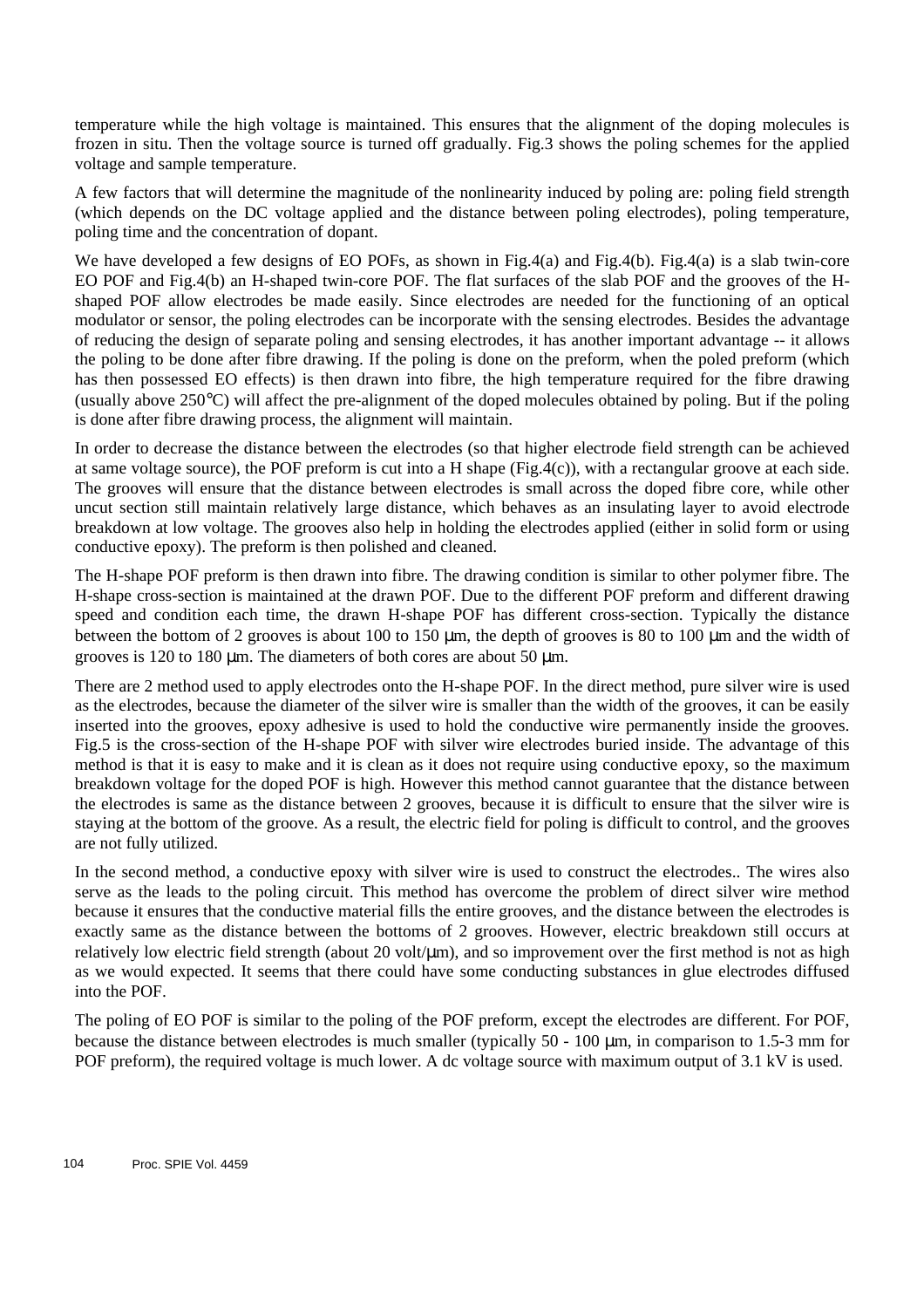A large number of samples with different material, structure, condition and fabrication procedures are tested. The experimental results show that, for the POF samples with silver wire electrodes, higher electric fields can be achieved (up to 4 kV between the electrodes, which is about 150 µm apart). For the samples with conductive epoxy, the performance and breakdown voltage varies from sample to sample: some breaks down at low voltage, some behaves like a resistor, others can stand high voltage. Apart from the difference between the material and fabrication procedure of these samples, applying an insulating layer seemed an important factor. Usually the super strength Araldite epoxy adhesive can be effective, allowing the poling field up to 30 V/µm, which is higher than that in the poling of POF preform slices.

#### **MEASUREMENT OF EO EFFECT**

The EO effect is usually measured using Mach-Zehnder interferometer scheme [20,26,27]. However this method often suffers from system drifts due to the difference in the disturbing factors affecting the signal and reference paths. We setup a measurement system as shown in Fig.6. The light source is a 633nm He-Ne laser source. A quarter wave plate is inserted to obtain circular polarization light. The circular polarised light is then passed through a polarizer at 45° with regard to the primary optical axis of the test sample. So the light incident into the preform is polarised at 45. A second quarter wave plate is placed at the output of the sample, it is set at 45° optical axis too. Its purpose is to compensate any intrinsic birefringence that comes from the sample itself. Then the output light is passed through an analyser, which is used to obtain  $\pi/2$  bias. The output signal is detected by a photo amplifier, and measured by both a lock-in amplifier (for ac signal) and an oscilloscope (for dc signal). A signal generator generated a sinusoidal wave, which is amplified through a transformer.

For poled polymer which is doped with second order nonlinear materials, the model of Class 3m crystal can be used. The EO coefficient can be obtained by:

$$
r_{33} = \frac{3\lambda dV_{ac}}{\pi V_{0,rms} L n_0^3 V_{dc}}
$$

Where  $\lambda$  is the wavelength of the laser light. d is the distance between 2 electrodes. L is the length of the sample.  $n_0$  is the refractive index of the polymer material.  $V_{0, rms}$  is the rms value of the input modulating ac signal.  $V_{ac}$  is the ac output from the photodetector, obtained from the lock-in amplifier, and  $V_{dc}$  is the dc value of the output from the photodetector.

The advantage of this method is that it is very accurate because the common optical path of the two polarisation components substantially nullifies those disturbing factors affecting the phase measurement. And it takes into account the intrinsic birefringence of the sample and compensates it. This method can achieve high sensitivity and detect EO coefficient as small as  $1.0\times10^{-15}$  m/V or less. Also, this measurement system is very straightforward and simple, no complicated signal processing electronics is required.

#### **EXPERIMENTAL RESULT**

Samples of POF or POF preform are many times thicker and the achievable electrical field strength is much weaker (for some reasons the breakdown electrical field is found to be considerably lower) as compared with EO polymer film samples reported by other research groups.

Fig.7 shows the EO effect introduced by poling a DCD-doped polymer fibre preform with thickness of 2.7 mm. The poling was performed at 102.5°C at 35 kV for 4 hours (the 35 kV dc voltage was applied on the preform for another 1.5 hours during the process of lowering down the temperature). The horizontal axis is the rms value of the applied ac modulation voltage, and the vertical axis is the signal detected by the lock-in amplifier. The result shows that the output modulated signal is linearly proportional to the applied modulation signal and goes through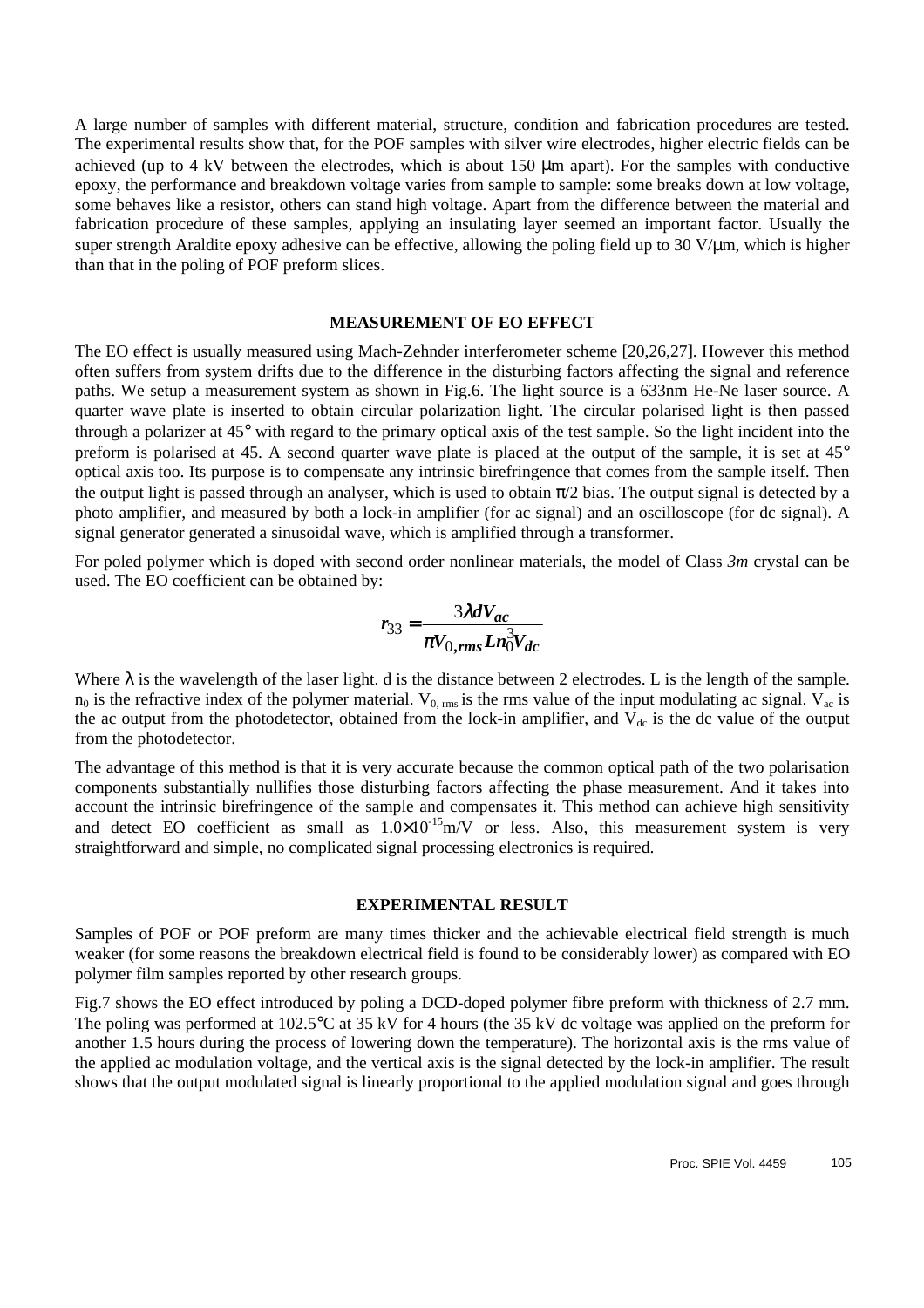the origin. Fig.8 is the EO effect from a POF preform doped with CHAB. It also shows that the linearity of EO response is very good.

The key factors in poling are poling electric field strength, time, temperature and process. They will determine the end result of poling. This EO effect, in terms of the coefficient  $r_{33}$ , can be expressed as:

$$
r_{33} \propto N\beta \frac{\mu E_p}{k T_p}
$$

where  $\beta$  is the molecular hyperpolarisability, N the number density of the EO chromophore,  $\mu$  the molecular dipole moment,  $E_p$  the poling field strength, k is the Boltzmann's constant, and  $T_p$  the poling temperature. Note that this expression is only true when poling temperature  $T_p$  is above the glass transition temperature  $T_g$  of the polymer because under this situation the viscosity of the material is low. Experiments are carried out to evaluate these factors.

*Effect of poling temperature*: The effect of poling temperature is investigated and the result is shown in Fig.9. The experiment is carried out by poling under different temperature, while all other parameters are kept the same. The sample under test is doped with NSPP (3500ppm), with a  $T_g$  at about 100°C. It is shown that at low temperature, poling experiment does not introduce significant EO effect. This is expected since the dopant and base polymer molecules are not very free to move or rotate yet. As poling temperature increases towards the  $T_g$ , the EO effect increases, as seen from the increasing value of  $r_{33}$ . However one should note that this increasing of EO effect with poling temperature is only true at temperature around or below  $T_g$ . When the temperature is above  $T_g$ , and when the viscosity of the polymer becomes low, the thermally activated random molecular movement will be dominant, suppressing the electrically activated alignment.

*Effect of poling time*: For poling experiment on thin films reported by other researchers, it only requires tens of minutes (even as low as 2 minutes for some experiment) to obtain final EO result. Experiments are carried out to pole the samples at same poling condition at various length of time, ranging from 2 hours up to 5 hours (including the cooling time when the high voltage is still applied). The EO results from these experiments are similar, which show that 2 hours is sufficient for the dye molecules in our samples to reach the final alignment state.

#### **RELAXATION OF EO EFFECT**

Once the EO effect is obtained in poled samples, it must be able to be maintained under practical conditions. This is essential for device applications where a device is expected to reliably function for a very long period of time. Hence it is important to investigate the stability of the EO effect under various possible circumstances and to ascertain the suitability of EO effect for a certain device application.

When EO effect is introduced by poling, the functional molecules are aligned in a certain way by the poling electric field. When this poling electric field is removed, the aligned molecular system is not in its thermodynamic equilibrium state. Hence naturally there is a tendency that the alignment could be lost, due to external disturbances. In other words, the poled polymer will exhibit thermodynamic instability, which might lead to orientation relaxation of the poled molecules. In fact, the alignment of molecules could be disturbed by various physical factors such as molecular thermal vibrations.

An empirical function to describe the decay in EO effect is the Williams-Watts relaxation function [28]. It describes the non-symmetrical dielectric relaxation behaviour for a distribution of relaxation times. Many past experiments show that this function can describe the relaxation of NLO effect well. The function is given by: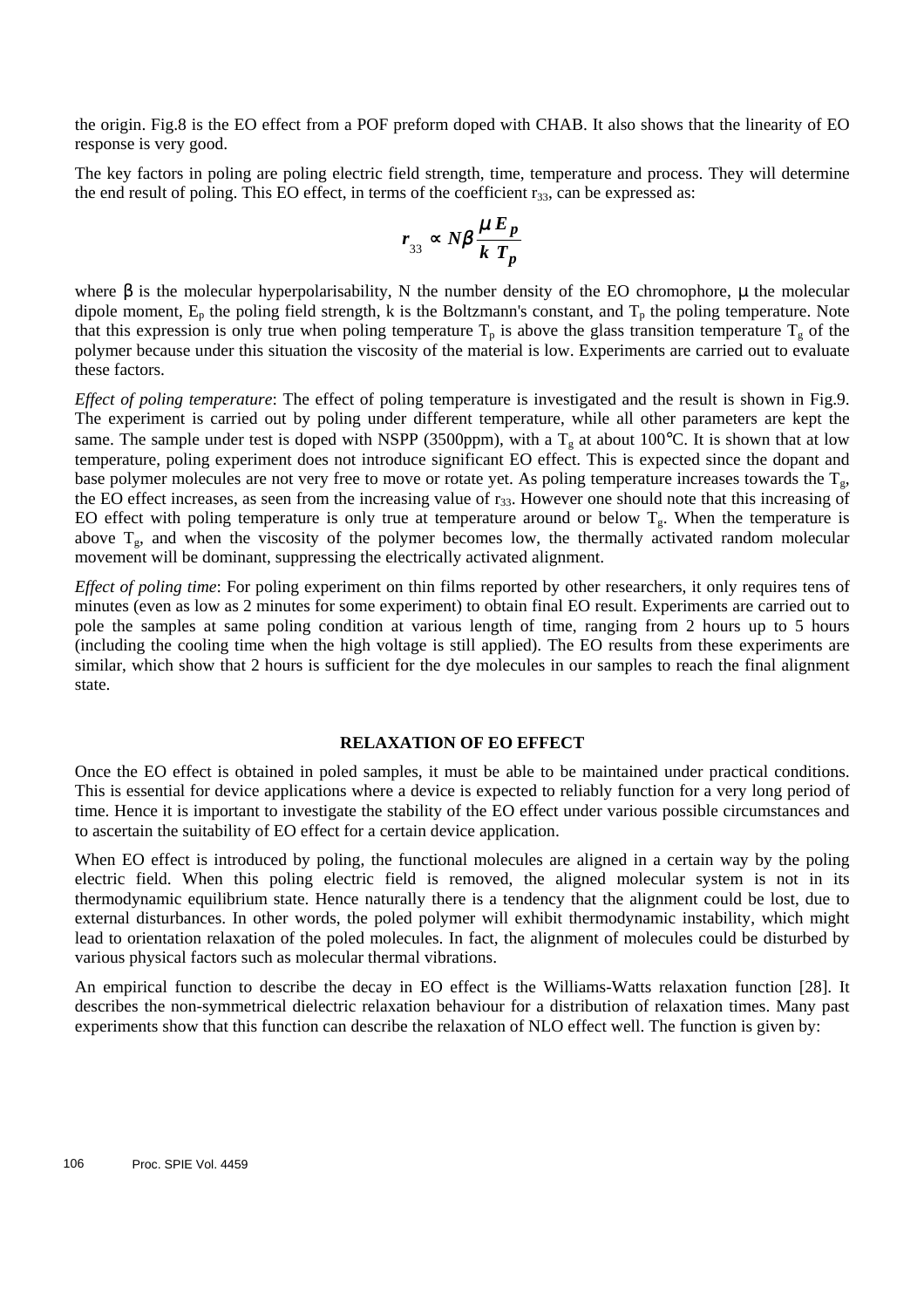$$
r_{33}(t) = r_{33}(0) * \exp\left[-\left(\frac{t}{\tau_0}\right)^{\beta}\right]
$$

where  $\tau_0$  is the time constant for the relaxation,  $\beta$  is an order parameter that determines the width of the function, or called the breadth of distribution, t is time after poling of the polymer sample.

We studied the relaxation of the induced EO effect in our POF samples under different conditions.

*Long term relaxation of EO effect at room temperature*: This experiment is carried out by measuring the EO effect of several poled samples over a long period of time. Some of the samples are kept at room temperature over a few months, with their EO effect tested periodically. Fig.10 shows the normalised curve for the relaxation of EO effect of a DCD-doped POF preform (a) and CHAB-doped POF preform (b) at room temperature over several months. The measured data are fitted with the Williams-Watts function, as shown by the solid lines. It can also be noticed that the noise in these measurements is quite large, this is because the optical path is re-setup for every measurement. This will introduce some differences among each measurement condition. However, the result clearly shows that the EO effect relaxes in a manner in good agreement with a Williams-Watts function. Comparing the relaxation behaviour of the two chromophores, the sample doped with azobenzene compound relaxes faster than that doped with DCD. This is reasonable since the azobenzene compound-doped sample has much lower  $T_g$  (measured to be about 69 $^{\circ}$ C, as compared to 109 $^{\circ}$ C for the DCD-doped sample). In general, under a certain room temperature, the lower the  $T_g$ , the easier the alignment disturbed by thermal vibrations.

*Accelerated relaxation of EO effect at elevated temperature*: The relaxation of EO effect is also examined at raised temperatures. In this experiment, the poled POF preform sample was placed in position in the measurement setup and it was heated by a heating element with appropriate temperature control. The EO effect is monitored and measured on-line at varying time intervals. Fig.11 shows the normalised curved for the relaxation of EO effect of a DCD-doped POF preform at 60°C and 40°C respectively. At elevated temperature the relaxation is much faster, each experiment only takes several days. The sample is remained in position in the setup throughout the whole experiment, the measurement condition is kept very much the same. This is reflected at the small noise shown on the measured data.

#### **WORK BY OTHER RESEARCH GROUPS**

Work on EO POF has been initially proposed by Kuzyk et al at Washington State University [14,20,26, 29-31]. They have proposed and demonstrated an very good design EO POF with single or twin cores, where the core is straddled by 2 indium electrodes as shown on Fig.12.

They introduce EO chromophore dopants such as DR1 into this type of POF. They have achieved fairly high electric field strength in their experiment. The distance between 2 electrodes of their POF is about 40µm. The poling field is about 25V/µm when the applied voltage is 1 kV. With a 16 cm poled sample of a DR1-doped POF, they obtained an EO coefficient  $r_{13}$  about 0.2×10<sup>-14</sup>m/V (ie, 2fm/V), which is about 2 orders of magnitude smaller than expected for DR1. Their explanation is that it is due to depoling when the device was placed in an oven during fabrication to cure the epoxy securing the electrode leads quickly, the higher temperature allowed the polymer to relax and lead to the depoling [29].

#### **DEVICE APPLICATION**

Many device applications are based on the EO effect. First, ultra-high speed EO modulator is in the category of microwave photonics and it is very useful as external modulator for future ultrafast fibre networks. A number of EO organic chromophores (disperse red 1, disperse red 19, etc) have been identified to have the fast speed and large EO coefficient. However, how to incorporate these materials into POFs to construct practical components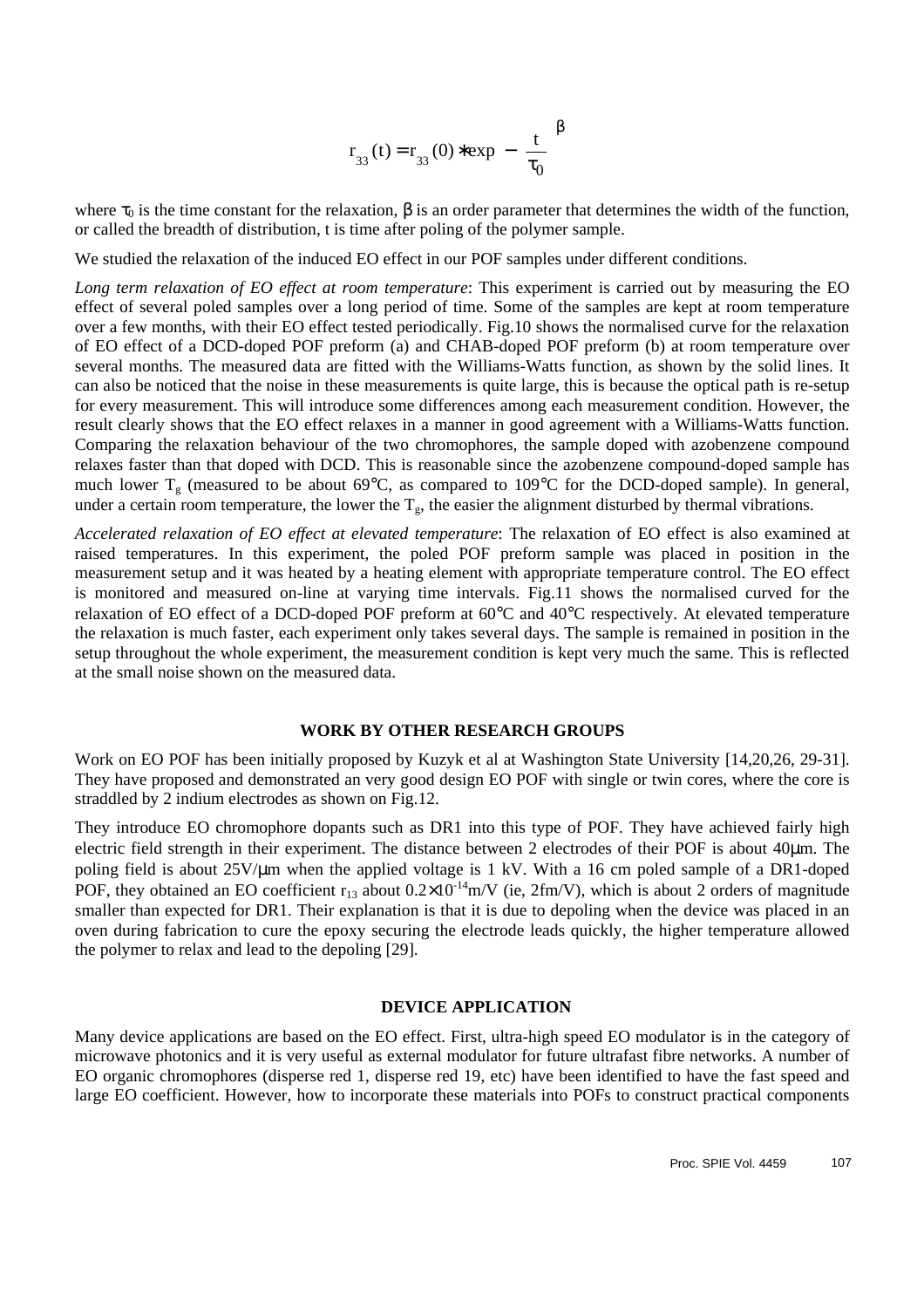remains to be a great challenge. Also, EO fibre optical switch with very low operation voltage may be made. Various photonic switches or routers would be required for future IP-over-photonics systems. These devices will have very large bandwidth, but they may not require very fast operation. For this case, we plan to develop liquidcrystal doped polymer and POFs. This will be a new type of EO POFs. Since the liquid crystals could have very large EO effect, it may provide very low operation voltage and reasonably fast speed.

An example design of these devices is shown in Fig.13. In its design, one of the cores in the twin-core polymer optical fibre is doped with EO material and then electric-poled through applying high voltage at the electrodes at both sides of the fibre. The fibre is then tapered at both sides of the segment so as to introduce coupling between the two cores. In this way, a Mach-Zehnder interferometer is created over the section: taper, electrode segment and two tapers which form 3dB optical couplers. The optical switch is then completed when one of the cores at the input end of the above assembly is connected directly to a laser source which preferably should be a semiconductor laser diode and one of the cores at the output end is connected to a photodetector.

#### **CONCLUSION**

Polymer optical fibres doped with various nonlinear optical chromophores have been targeted for future fibre optic EO device applications. Several key factors concerning the creation and maintaining of the EO effect in POF are experimentally examined. For example, the EO efficiency of poling under various poling temperature has been investigated. We have also developed and tested H-shaped POF. EO effect has been observed in POF or POF preform samples with a range of nonlinear chromophores, although the magnitude of the EO effect is not as large as what we would expect. We have observed also EO effect in DCD and azobenzene compound doped POF samples, than larger some published results from conventional material such as DR1.

So far the research in this area are mainly preliminary work. Many important issues must be addressed in further studies. To substantially increase the magnitude of EO effect, thus enabling practical device applications, will be the main and very challenging task. At the moment, the poling efficiency in POF is low. The EO effect achieved in doped POFs is 1 or 2 orders of magnitude smaller than that in film or waveguide configurations. The task in this particular area is to unravel the mechanisms of EO effects in POFs and to apply the effect to the construction of practical devices such as modulators and switches, for optical fibre networks. The dynamics of electro-optic effects under varying poling conditions, material compositions, fibre designs and fabrication processes remain to be investigated and evaluated. Methods of how best to incorporate functional chromophores and/or organic groups into POFs are to be further explored aiming at producing desirable EO responses and better optical qualities. Also the thermal stability will be another important issue. The preliminary results from our experiments on thermal relaxation of the EO effect show that the thermal stability must be improved.

#### **REFERENCES**

- [1] B. Mukherie, *Optical Communication Networks*, McGraw-Hill, New York, 1997
- [2] A Chiu and E. Modiano, "Traffic grooming algorithms for reducing electronic multiplexing costs in WDM ring networks", IEEE/OSA J. Lightwave Tech. 2000
- [3] S. Okamoto, M. Koga, A Watanabe and K. Sato, "IP backbone network utilizing photonic transport networking technologies", Optical Networks, 1 (1), 19-28, Jan. 2000
- [4] H. Zang, J. Jue and B. Mukherjee, "A review of routing and wavelength assignment approaches for wavelengthrouted optical WDM networks", Optical Networks, 1 (1), 47-60, Jan. 2000
- [5] R. Lytel, "Applications of electro-optic polymers to integrated optics", Proc. of SPIE, vol. 1216, *Nonlinear optical materials and devices for photonic switching*, 30-9, 1990
- [6] W. H. G. Horsthuis, R. Lytel and B. Hendriksen, "Active components for optical network using polymer technology", IOOC, 62-64, 1995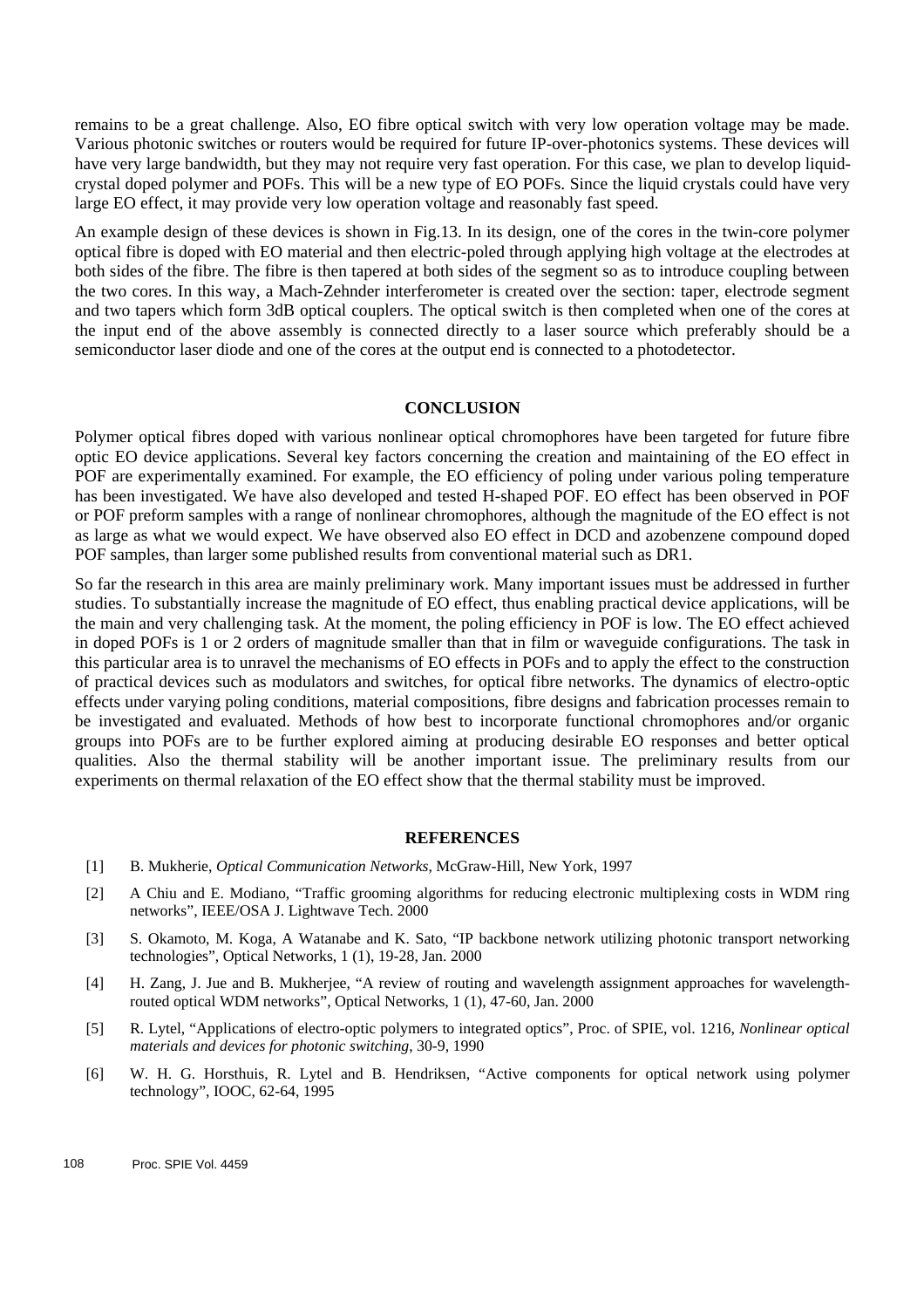- [7] Y. M. Cai, A. K-Y. Jen, Y. J. Liu and T. A. Chen, "Highly active and thermally stable nonlinear optical polymers for electro-optical applications", Proc. of SPIE, vol. 2528, *Optical and photonic applications of electroactive and conducting polymers*, 128-34, 1995
- [8] X. C. Long and S.R.J. Brueck, "A high speed poled-fibre switch", Topic meeting on *Bragg gratings, photosensitivity and poling in glass waveguides*, Stuartm Florida, USA, December 1999
- [9] R. A. Myers, N. Mukherjee, S.R.J. Brueck, "Large second-order nonlinearity in fused silica", Opt. Lett. 16 (22), 1732-4, 1991
- [10] P. Blazkiewicz, W. XU, D. Wang, J. Canning, M. Aslund and G. Town, "Experimental demonstration of carbondioxide laser-assistant poling of optical fibres", Topic meeting on *Bragg gratings, photosensitivity and poling in glass waveguides*, Postdeadline paper, December 1999
- [11] J. G. Grote and J. P. Drummond, "Nonlinear optic polymer based integrated opto-electronic modulators/switches", Proc. of SPIE, vol.3463, *Photonics and Radio Frequency II*, 43-54, 1998
- [12] D. Chen, H. R. Fetterman, A. Chen, W. H. Steier, L. R. Dalton, W. Wang and Y. Shi, "Demonstration of 110GHz electro-optic polymer modulators", Appl. Phys. Lett., 70 (25), 3335-7, 1997
- [13] G. D. Peng, X. Lou, P. L. Chu, R. A. Chaplin, "Polymer optical fibre for all-optical devices", Proc. of 19th Aust. Conf. on Opt. Fibre Tech., 218-21, 1994
- [14] D. J. Welker, J. Tostenrude, D. W. Garvey, B. K. Canfield and M. G. Kuzyk, "Single-mode electrooptic polymer optical fibre", Proc. of SPIE, vol. 3473, *Third-order nonlinear optical materials*, 52-6, 1998
- [15] G. D. Peng, P. L. Chu, X. Lou and R. A. Chaplin, "Fabrication and characterisation of polymer optical fibres", Journal of Electrical and Electronics Eng., Aust. – IE Aust & The IREE Society, 15 (3), 289-96, 1995
- [16] G. D. Peng, A. Latif, P. L. Chu, R. A. Chaplin, "Experimental studies of organic polymers for nonlinear optical fibres", Proc. of 18th Aust. Conf. on Opt. Fibre Tech., Inst. Radio & Elec. Eng. Aust., 83-6, 1993
- [17] S. A. Hamilton, D. R. Yankelevich and Knoesen, "Polymer in-line fibre modulators for broadband radio frequency optical links", J. Opt. Soc. Am. B, 15, 740-750, 1998
- [18] P. Ji, G. D. Peng and P. L. Chu, "Second order nonlinearity in doped polymer optical fibre", Proc. of Asia-Pacific polymer optical fibre workshop, 32-6, 2001
- [19] G. D. Peng, A. Latif, P. L. Chu, R. A. Chaplin, "Polymeric guest-host system for nonlinear optical fibres", IEEE *Nonlinear Optics: Materials, Fundamentals, and Applications*, 86-8, 1994
- [20] D. J. Welker, J. Tostenrude, D. W. Garvey, B. K. Canfield and M. G. Kuzyk, "Fabrication and characterization of single-mode electro-optic polymer optical fibre", Opt. Lett., 23, 1826-8, 1998
- [21] H. Tang, J. J. Maki, J. M. Taboada, G. Cao, D. Sun and R. T. Chen, "Novel poling and electro-optic measurement methods of cladded nonlinear-optical polymer films", Proc. of SPIE, vol. 3147, *Nonlinear optical properties of organic materials X*, 156-64, 1997
- [22] R. Hagan, O. Zobel, O. Sahr, M. Biber, M. Eckl, P. Strohriegl, C.-D. Eisenbach and D. Haarer, "Poling and orientational relaxation: comparison of nonlinear optical main-chain and side-chain polymers", J. Appl. Phys., 80 (6), 3162-6, 1996
- [23] D. R. Martinez, K. Koch, F. K. Ratsavong and G. O. Carlisle, "Large stable second-harmonic coefficients in an azo-dye attached polymer oriented by corona poling", J. Appl. Phys., 75 (8), 4273-5, 1994
- [24] S. Yilmaz, S. Bauer and R. Gerhand-Multhaupt, "Photothermal poling of nonlinear optical polymer films", Appl. Phys. Lett., 64 (21), 2770-2, 1994
- [25] P. M. Blanchard, G. R. Mitchell, "Localized room temperature photo-induced poling of azo-dye-doped polymer films for second-order nonlinear optical phenomena", J. Phys. D: Appl. Phys., 26, 500-3, 1993
- [26] K. D. Singer, M. G. Kuzyk, W. R. Holland, J. E. Sohn, S. J. Lalama, R. B. Comizzoli, H. E. Katz, M. L. Schilling, "Electro-optic phase modulation and optical second-harmonic generation in corona-poled polymer films", Appl. Phys. Lett., 53 (19), 1800-2, 1988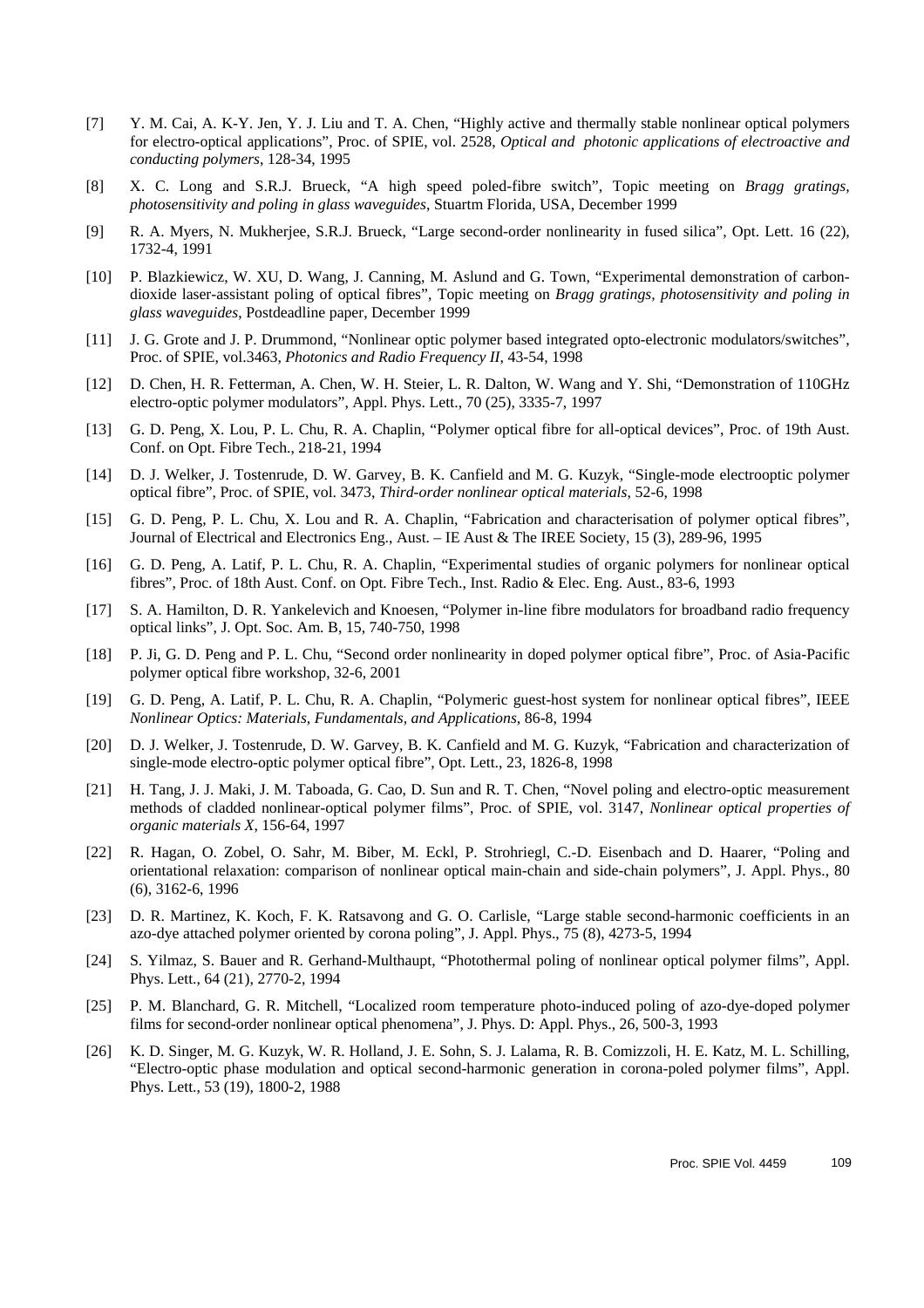- [27] M. Sigelle, R. Hierle, "Determination of the electrooptic coefficients of 3-methyl 4-nitropyridine 1-oxide by an interferometric phase-modulation technique", J. Appl. Phys., 52 (6), 4199-204, 1981
- [28] G. Williams, D. C. Watts, "Non-symmetrical dielectric relaxation behaviour arising from a simple empirical decay function", Trans. Faraday. Soc., 66, 80-5, 1970
- [29] B. K. Canfield, M. G. Kuzyk, D. J. Welker., "Nonlinear characterization of polymer electrooptic fibre", Proc. of SPIE, vol. 3796, *Organic nonlinear optical materials*, 313-319, 1999
- [30] M. G. Kuzyk, D. W. Garvey, B. K. Canfield, S. R. Vigil, D. J. Welker, J. Tostenrude, C. Breckon, "Characterization of single-mode polymer optical fibre and electrooptic fibre devices", Chem. Phys., 245, 327-340, 1999
- [31] D. W. Garvey and M. G. Kuzyk, "Nonlinear optics in polymer optical fibres", Proc. of SPIE, vol. 3796, *Thirdorder nonlinear optical materials II*, 13-20, 1999







(c) DCD ( Dimethyl (1S,9S)-5-cyanosemicorrin-1,9-dicarboxylate)



(d) CHAB ( 4-cyano-4'-(2-hydroxyethyloxy)-azobenzene )

Fig.1 EO chromophores used in experiment.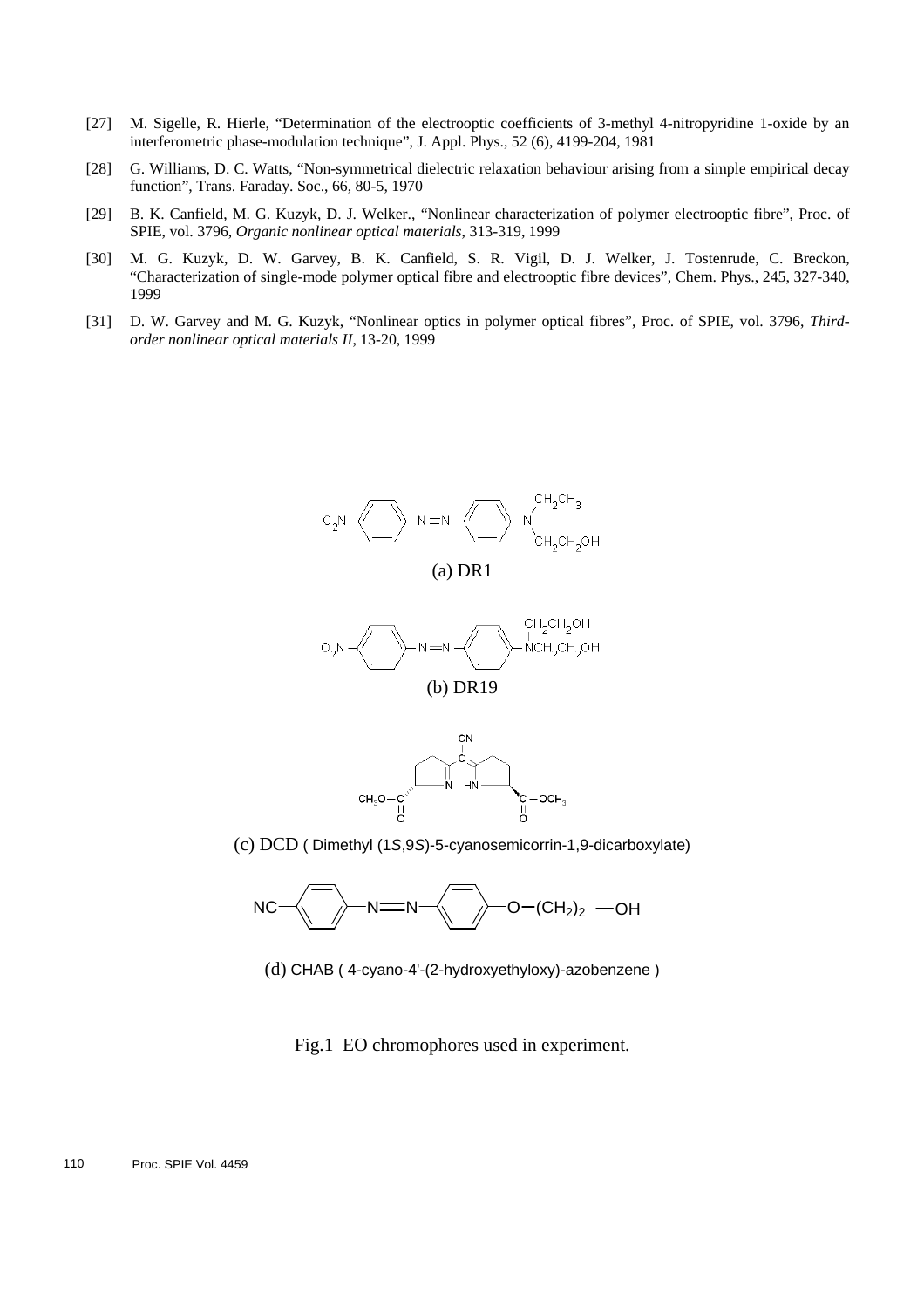

Fig.2 Experimental setup for poling POF preform samples.



### **Poling Conditions**

Fig.3 Schematic diagram of typical process of poling POF samples.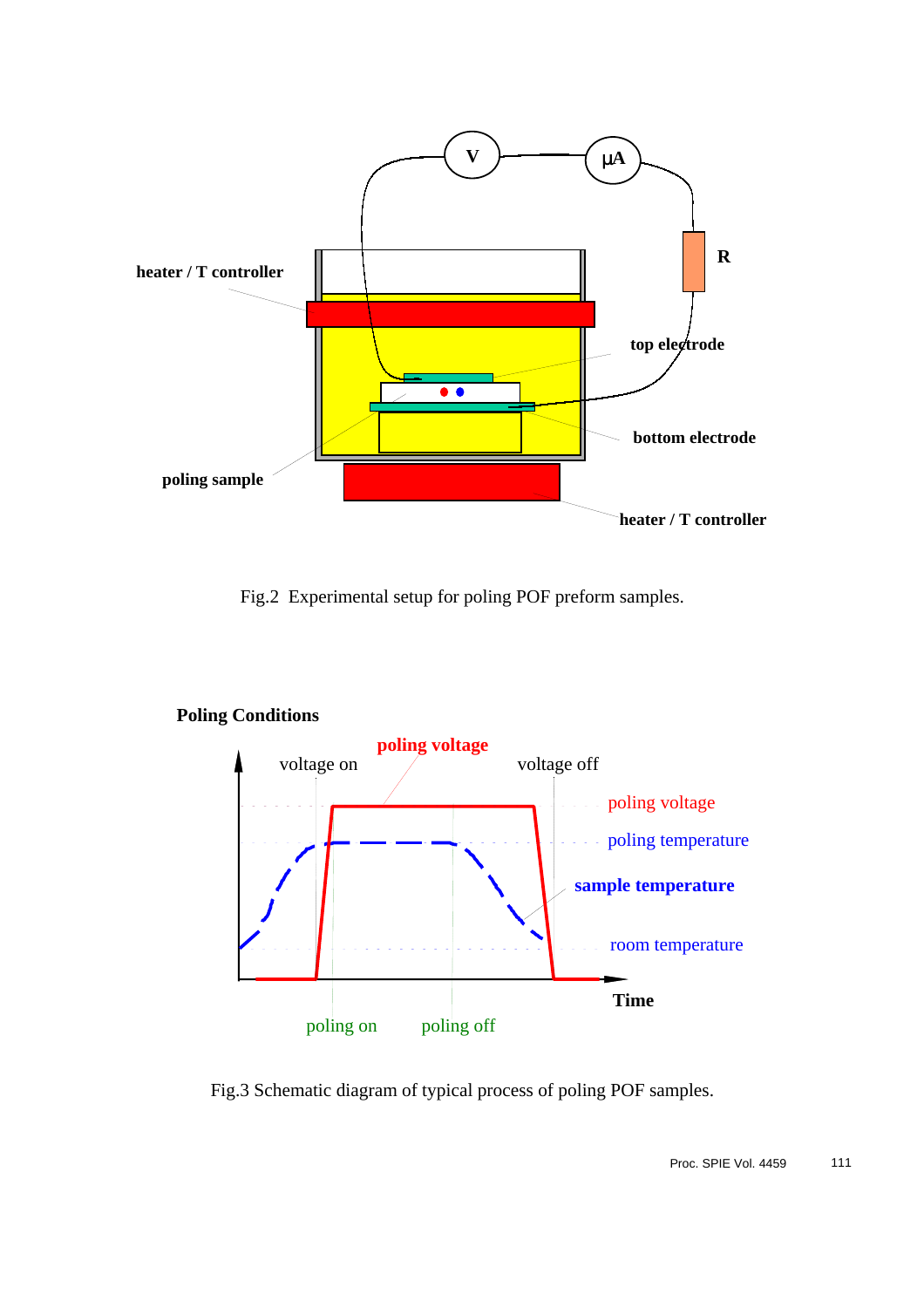



Fig.4 An H-shaped, twin-core POF preform.



Fig.5 Cross-section of a H-shape POF with electrode applied using direct method.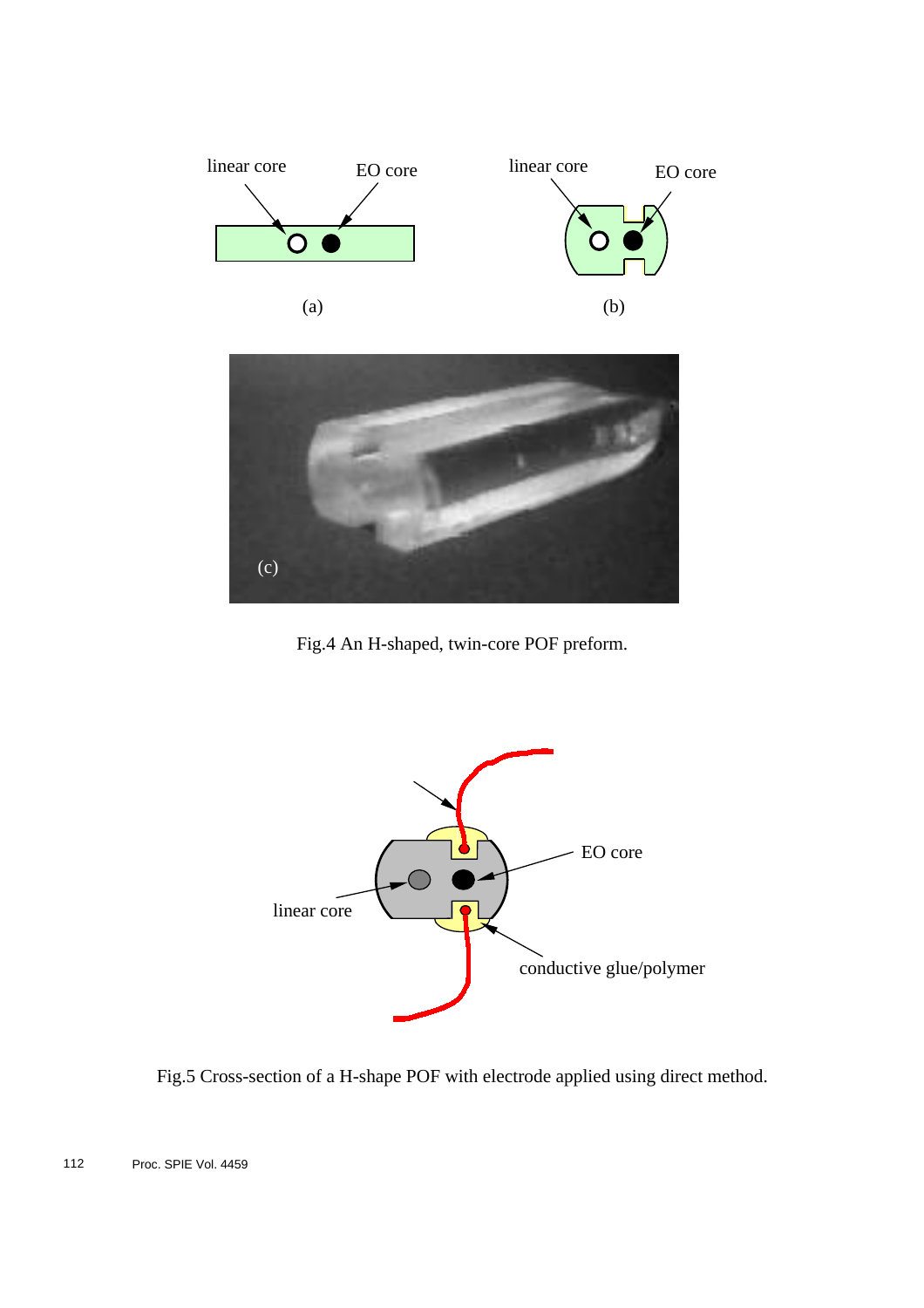

Fig.6 Measurement setup for EO effect in poled POF preform samples.



Fig.7 EO effect in DCD-doped POF preform after poling.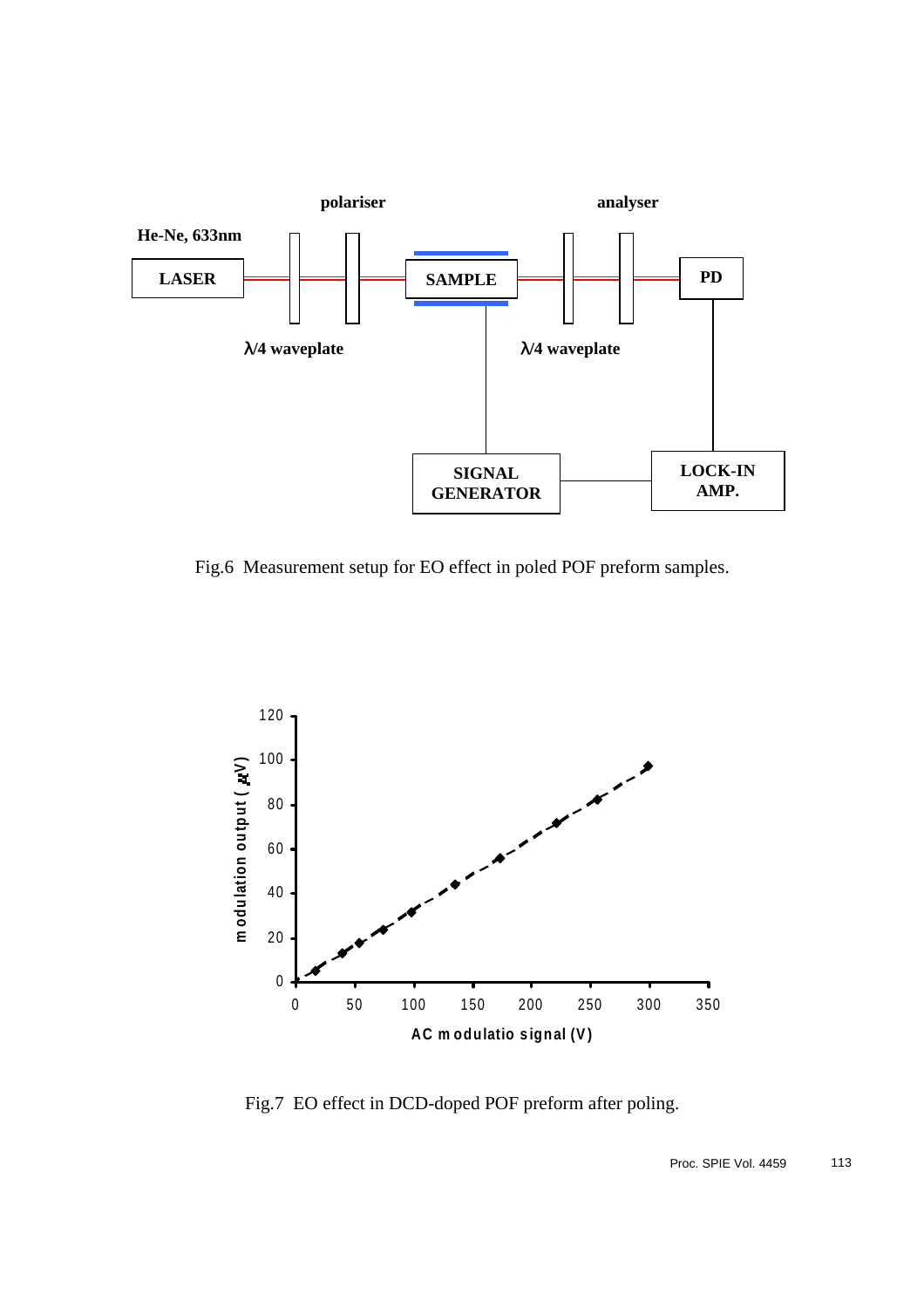

Fig.8 EO effect in CHAB-doped POF preform after poling.



Fig.9 Poling-induced EO effect at different poling temperature.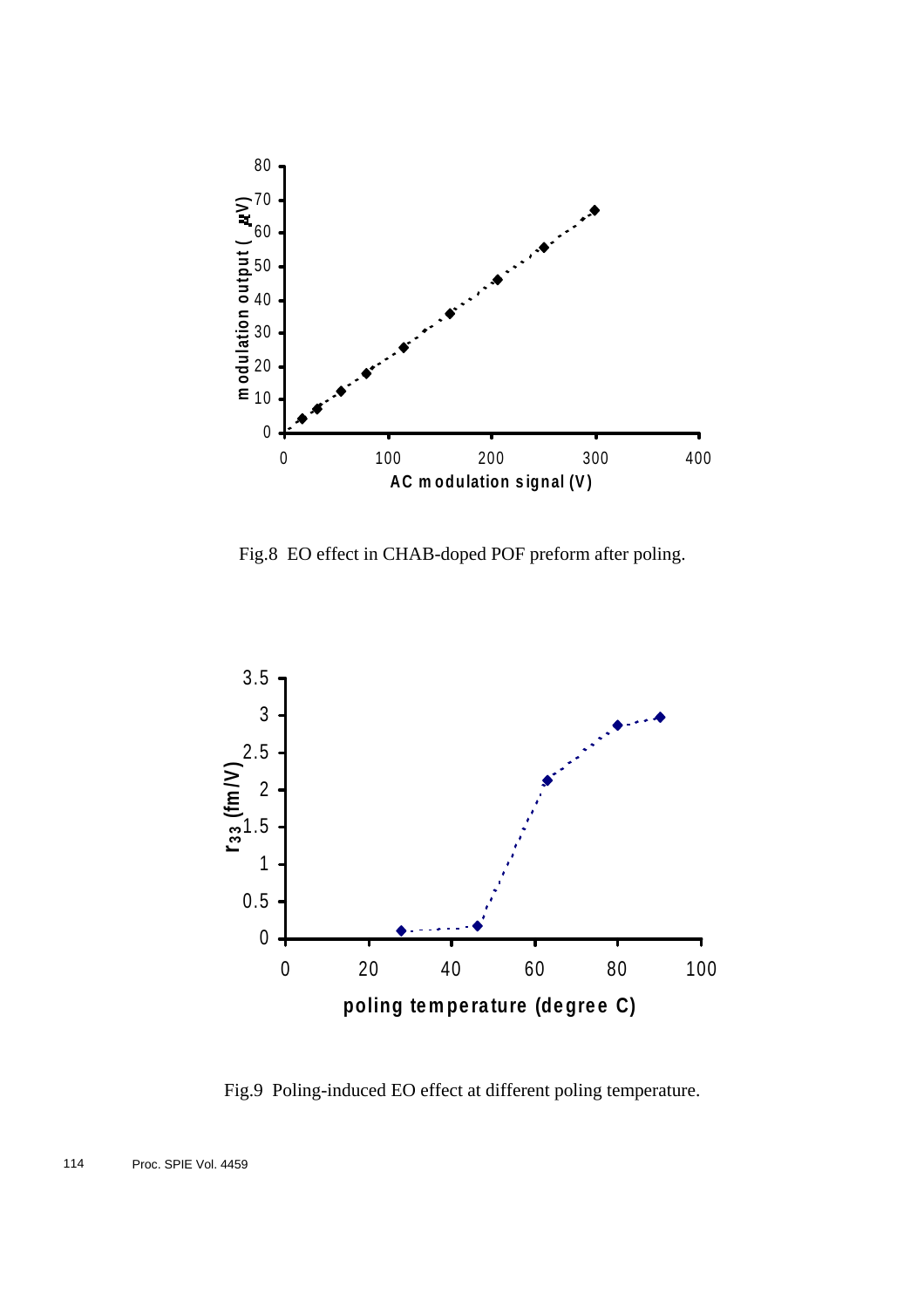

(a) Normalised EO coefficient  $r_{33}$  in DCD-doped sample.



(b) Normalised EO coefficient  $r_{33}$  in CHAB-doped sample.

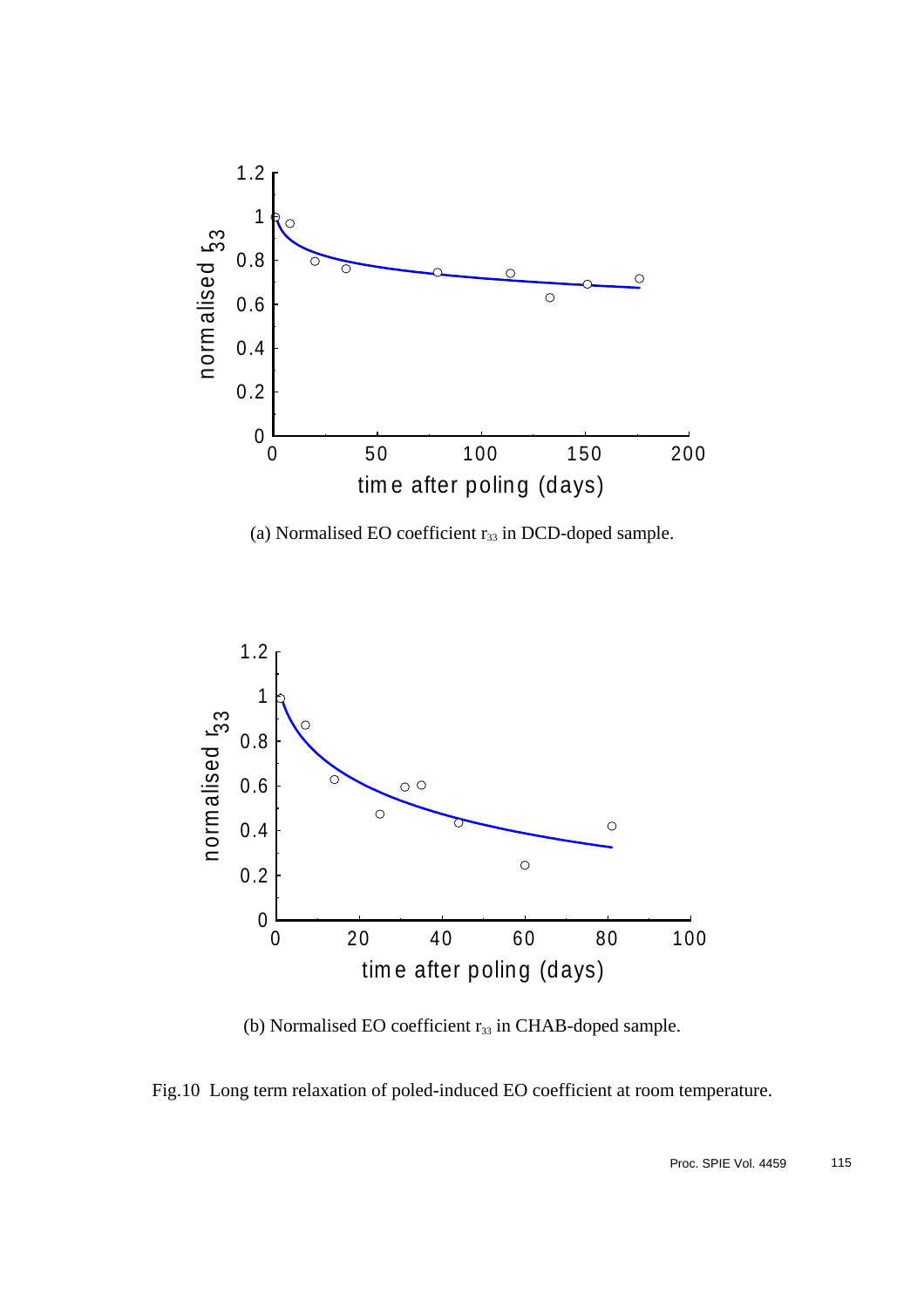

(b) DCD-doped POF preform, 40 degree.

Fig. 11: Normalised relaxation curves of EO property at raised temperature.